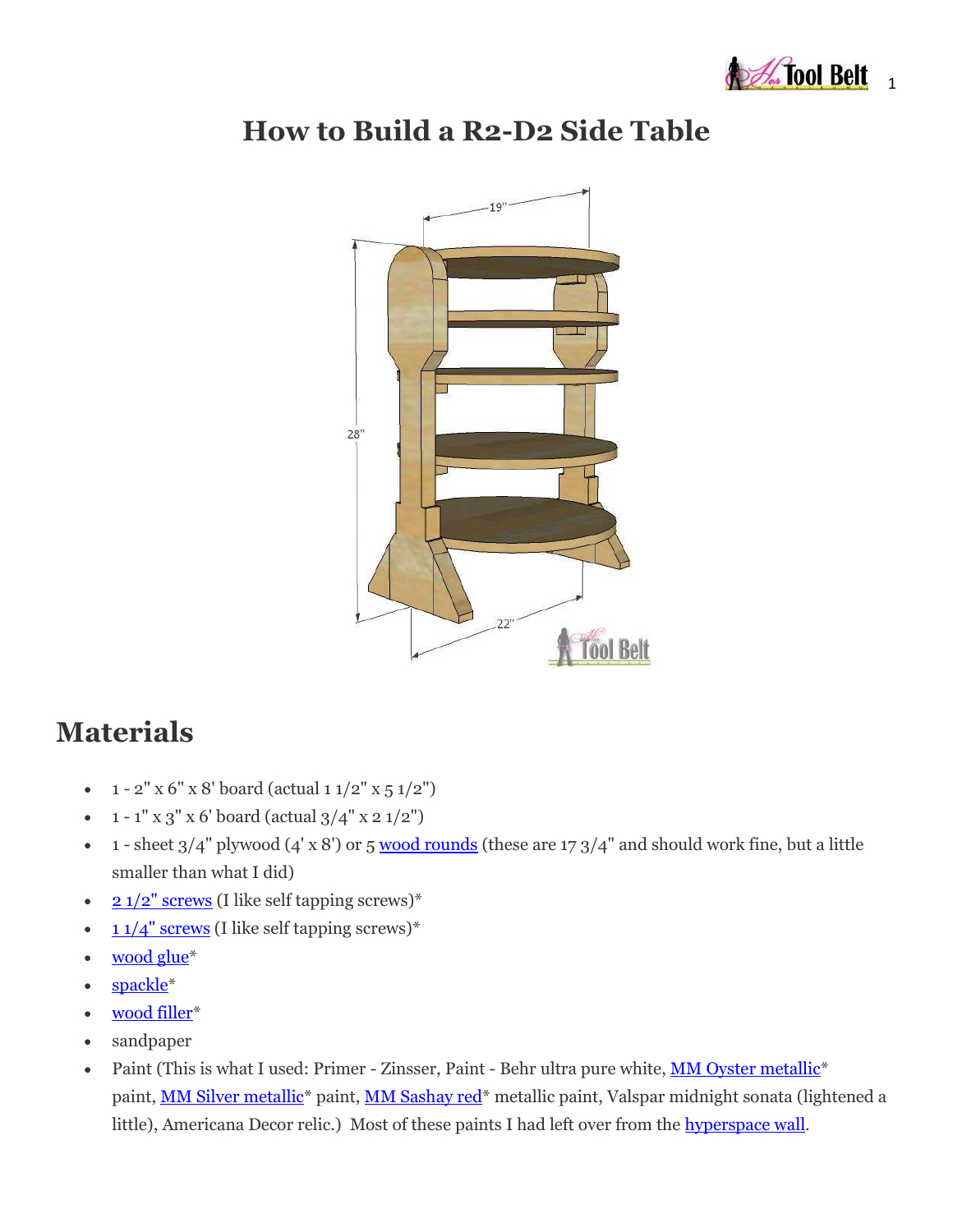

### **Step 1**

Print 19" circle pattern (make sure the printer is set to 100%, not 'fit to page'.) Line up the circle, tape together then cut out. Trace circles on the plywood and use a jig saw, scroll saw or band saw to cut out. (You can also use a router with a circle template.) Sand the edges so they are smooth. When I'm painting plywood edges, I like to use my finger to make a skim coat of spackle to fill any voids. I let the spackle dry then lightly sand [it. This will help give a nice smooth painted edge.](http://www.hertoolbelt.com/wp-content/uploads/2016/01/circle-cut-diagram.jpg)



#### **Step 2**

Print the leg pattern. Line up the pattern, tape together and cut out. Trace 2 leg patterns onto the 2x6, you'll need to trace 4 of the triangle bases separately. Use a jig saw, scroll saw or band saw to cut out the leg pieces. Drill pocket holes<sup>\*</sup> in the base of the legs to attach the extended triangle pieces. Use wood glue and 2 1/2" pocket hole screws to attach 2 triangles to the base of each leg. Use wood filler to fill and pocket holes, cracks or blemishes and allow to dry. Sand the legs smooth.

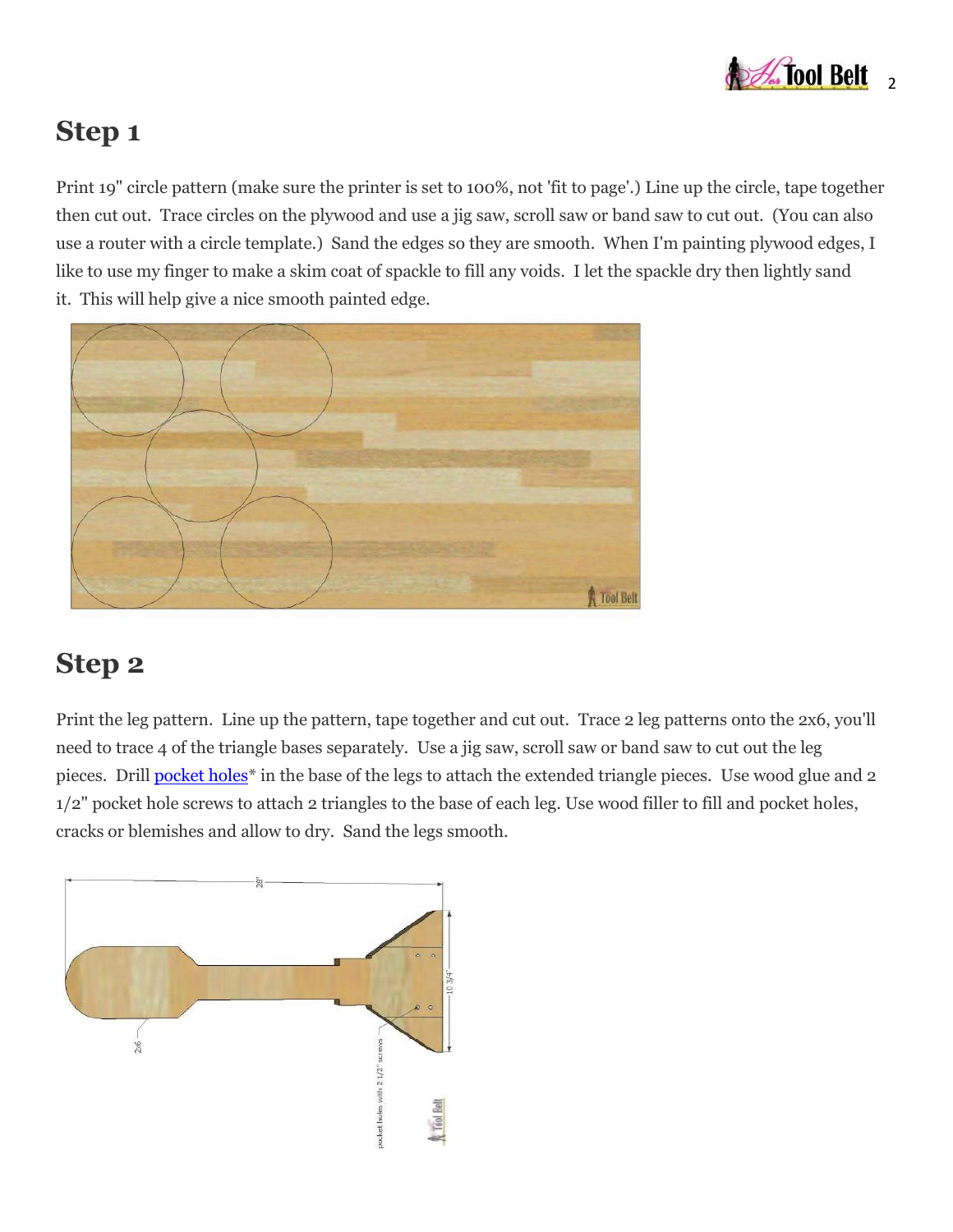

## **Step 3**

Cut 10 pieces of 1x3 at 1 1/4" long. Drill pilot holes for the screws, 2 through the 3/4" side and 2 through the 1 1/4" side. Stagger the holes, so the screws won't try and hit each other.



Attach the shelf supports to the legs. These are the measurements I used for the table, adjust as you'd like. If I were to build another one, I might try and make the top 3 shelves closer together??? Center each shelf support on the leg, and use wood glue and 2 1/2" screws to secure on the leg.

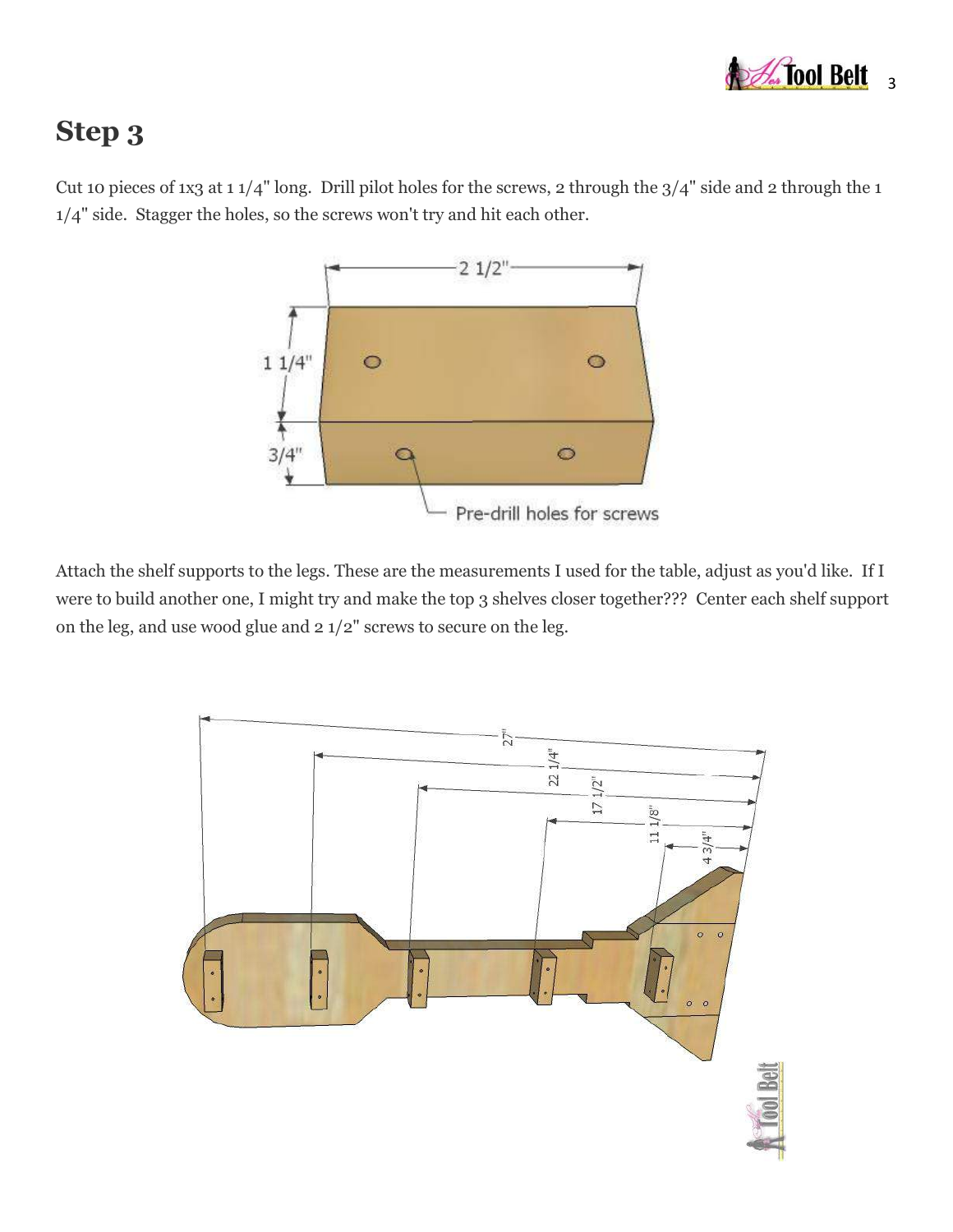

## **Step 4**

(You may want to prime and paint the table before assembly.) Find the center line of each round shelf.

Turn the legs upside down, place the first shelf on the ground and use wood glue and 1 1/4" screws to attach the shelf to the shelf supports. Repeat for each shelf.

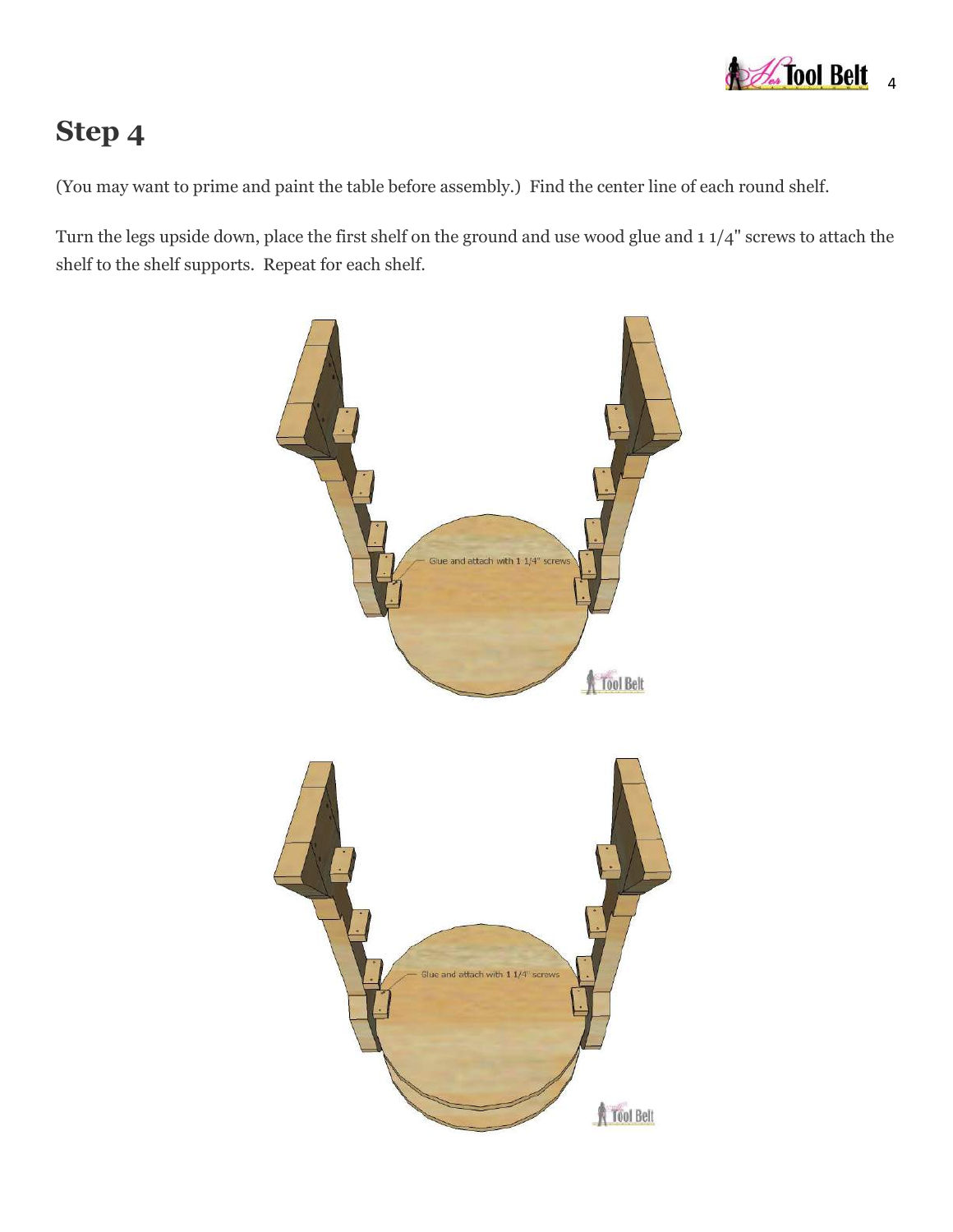



Remove any excess glue and you're ready to paint.

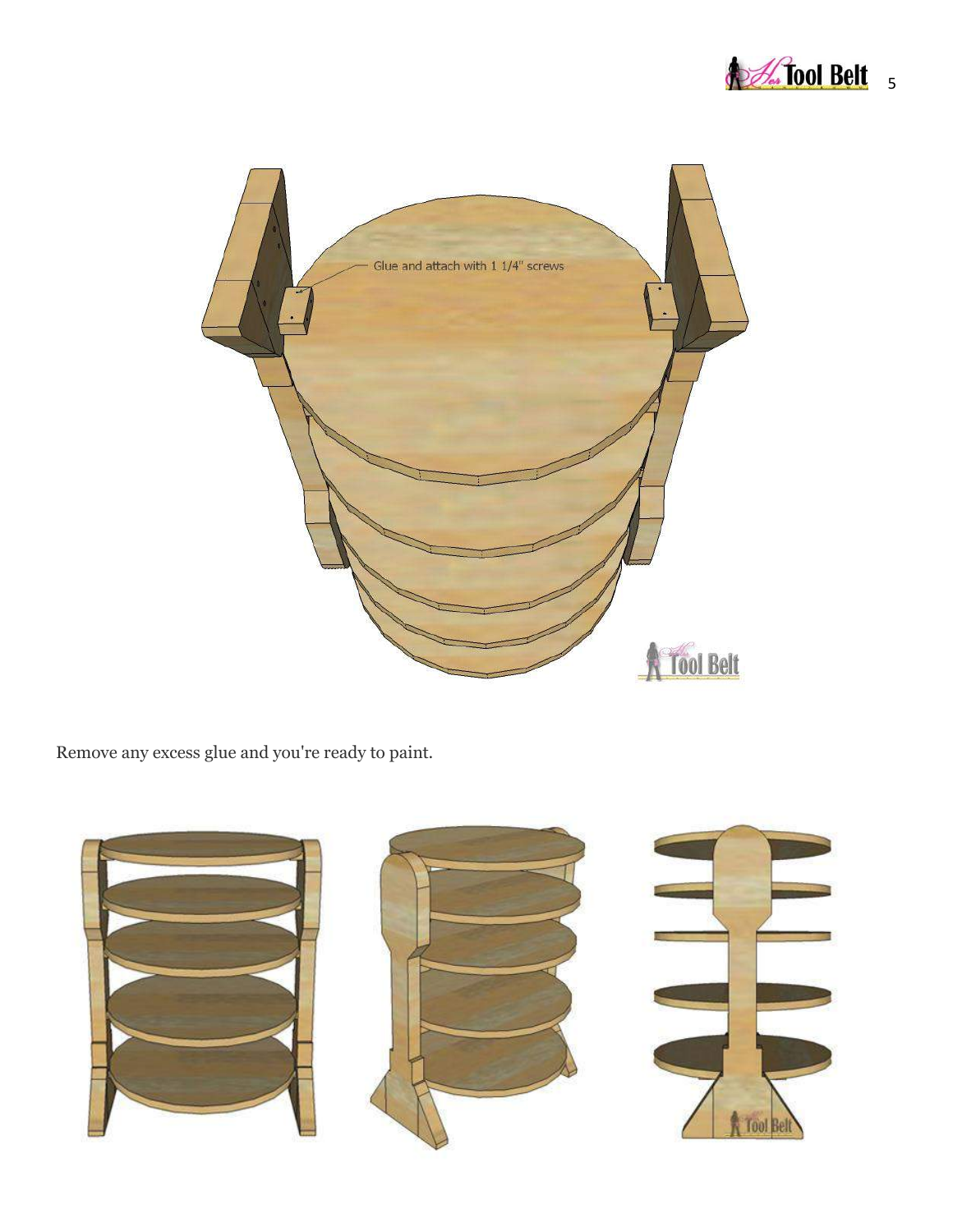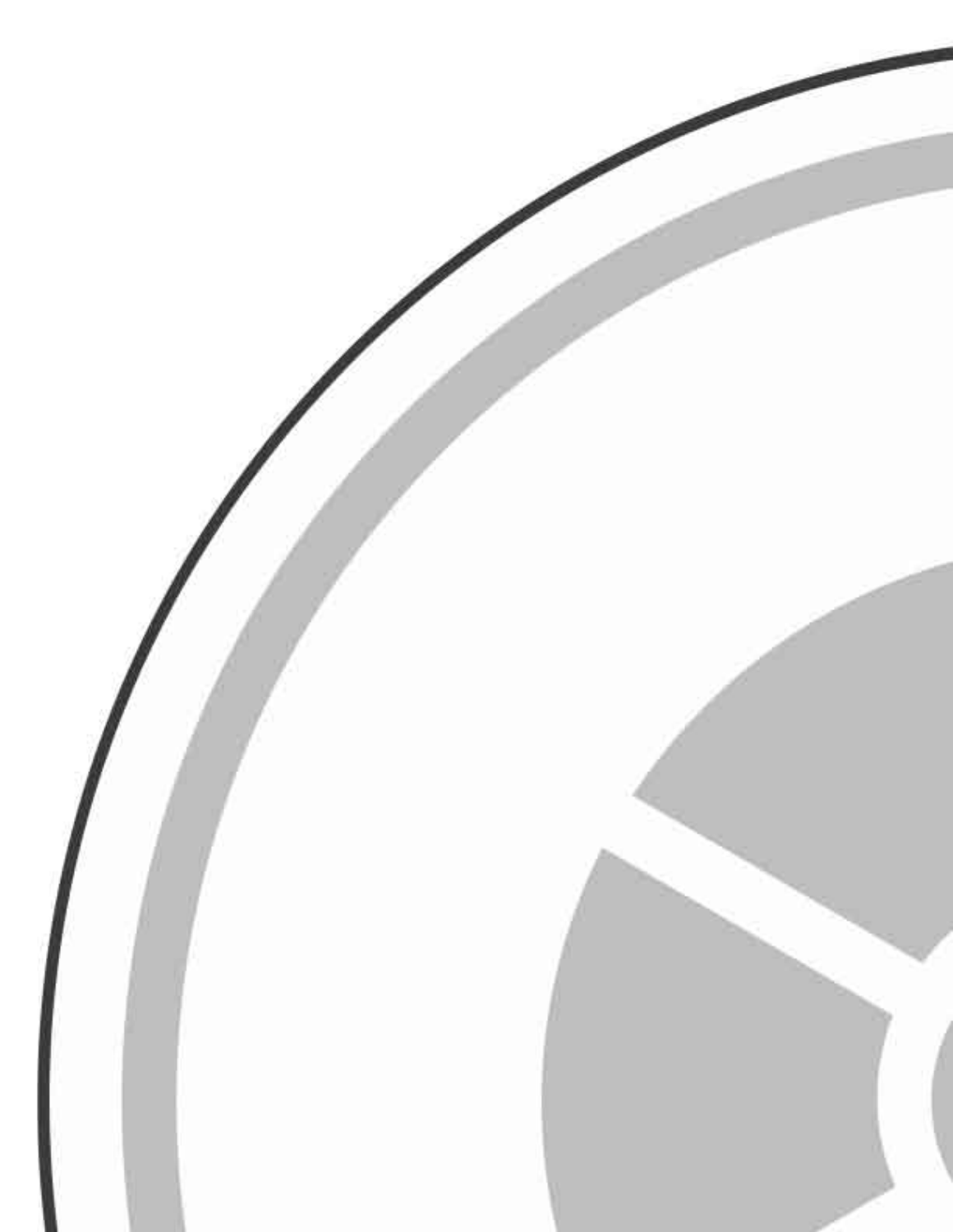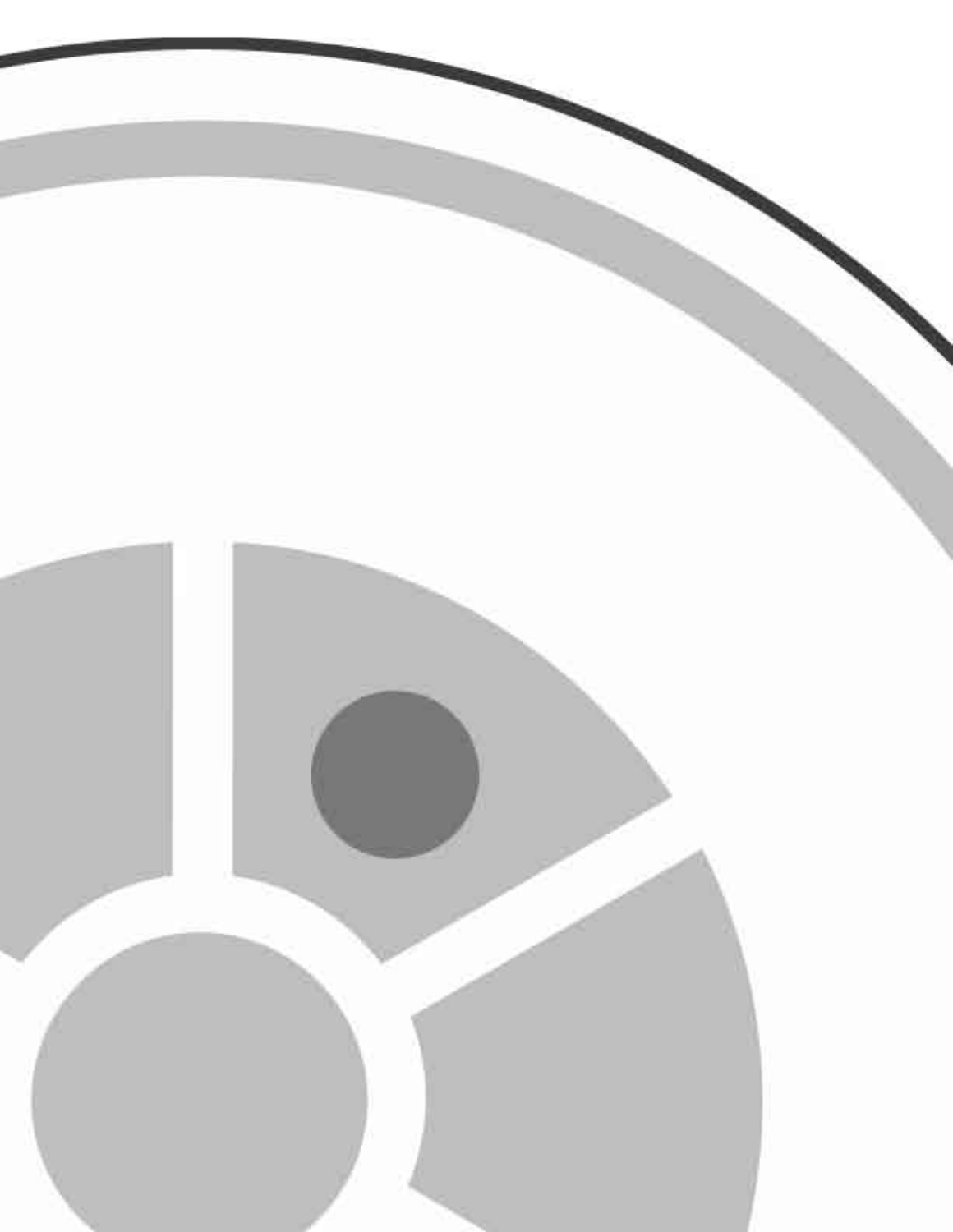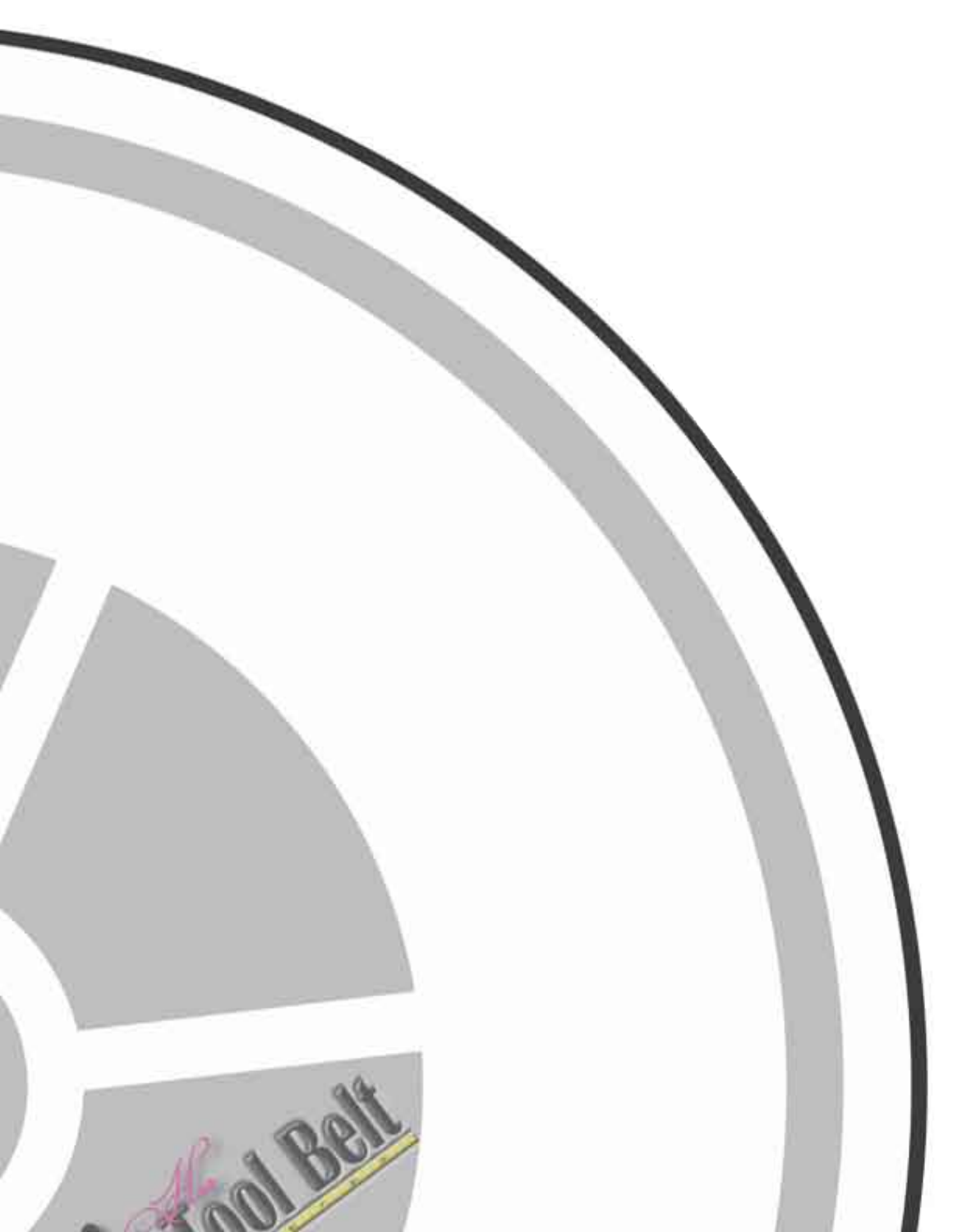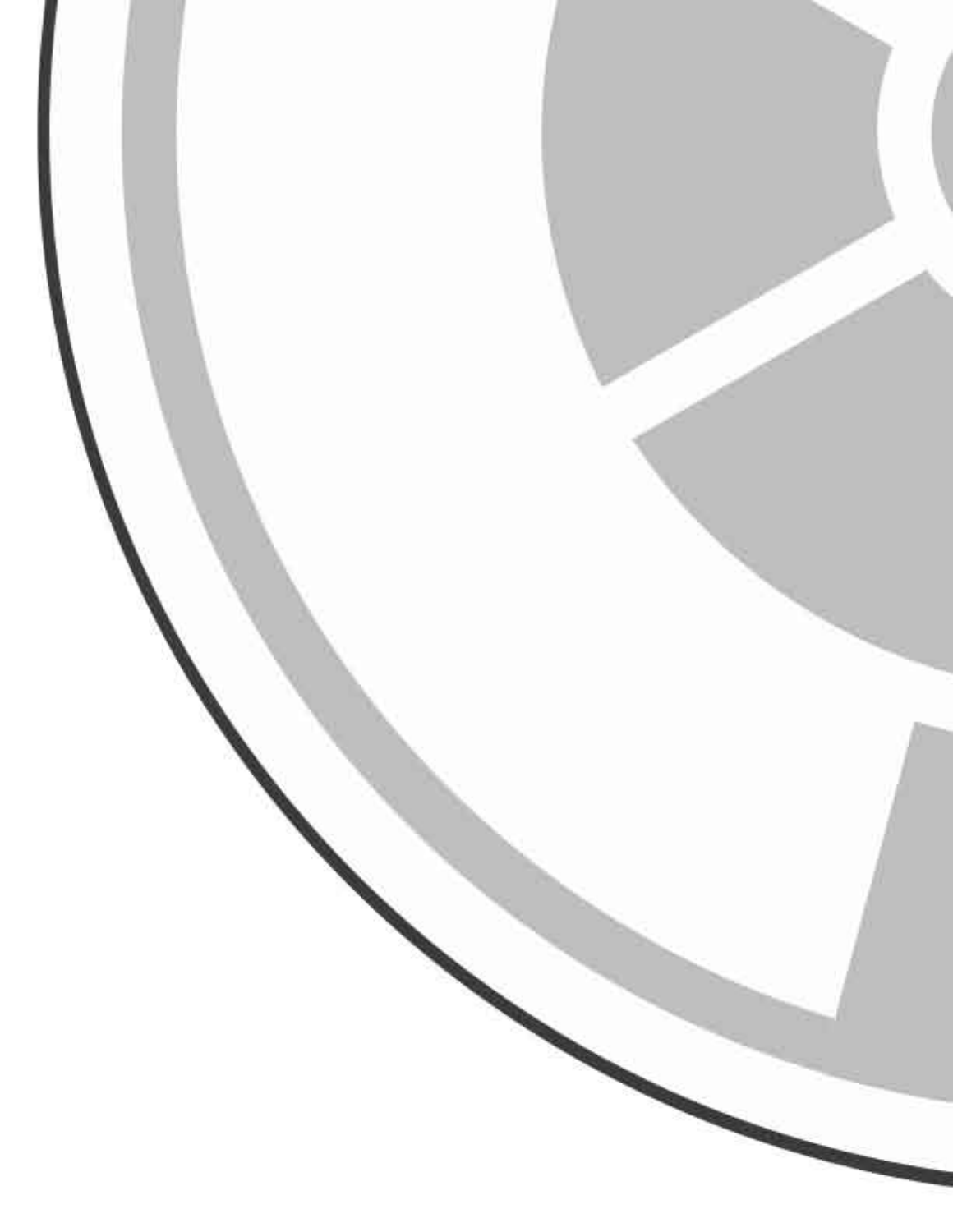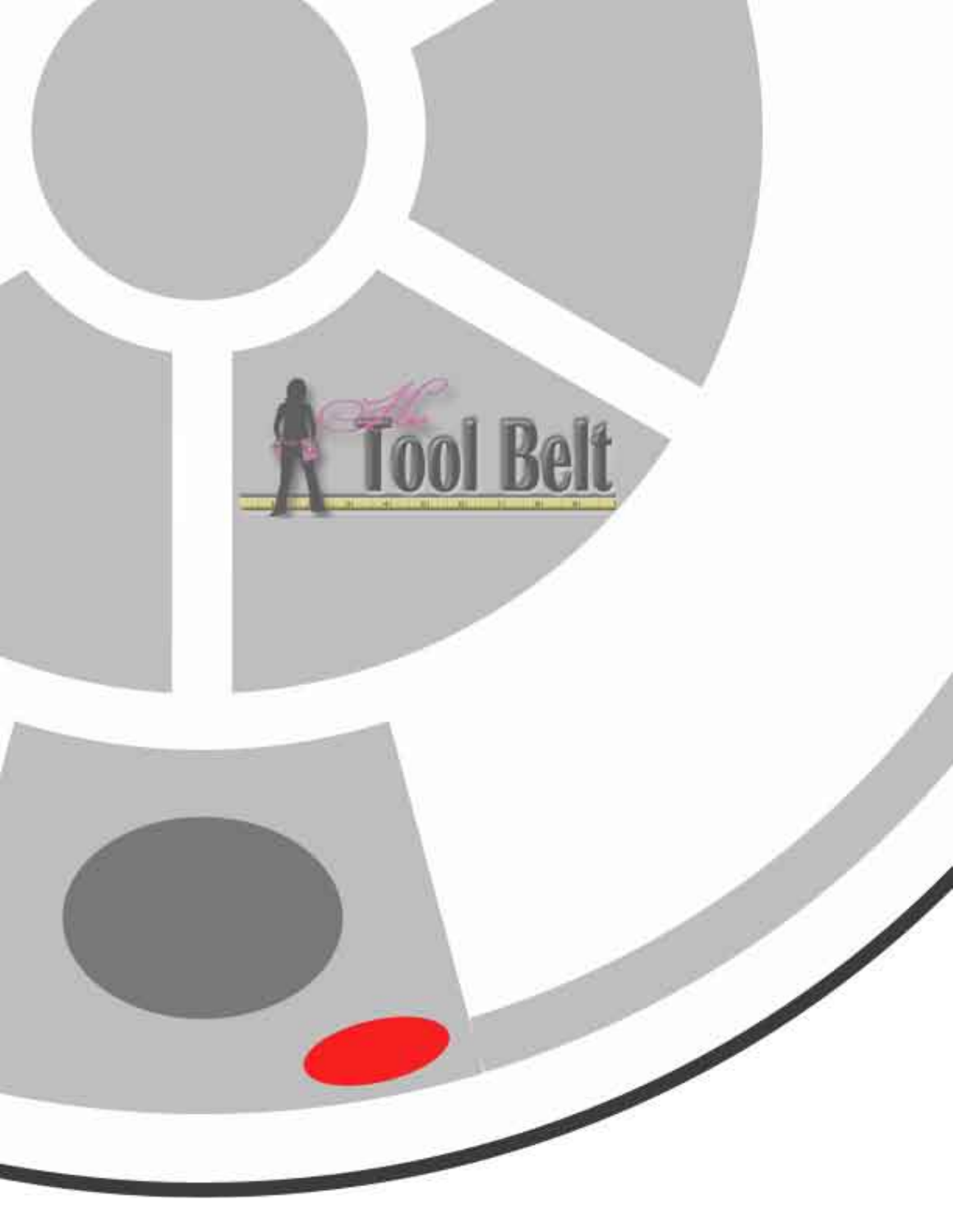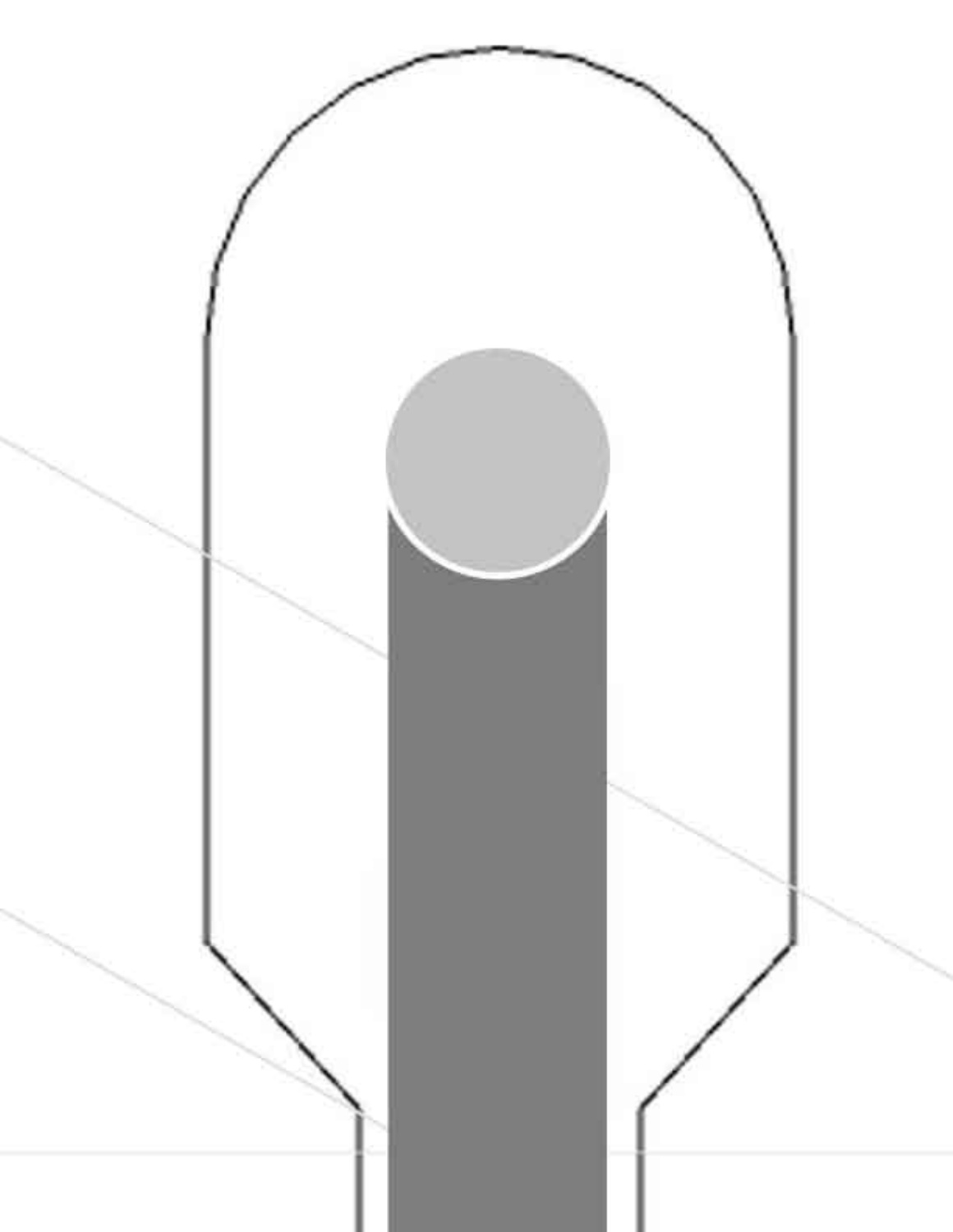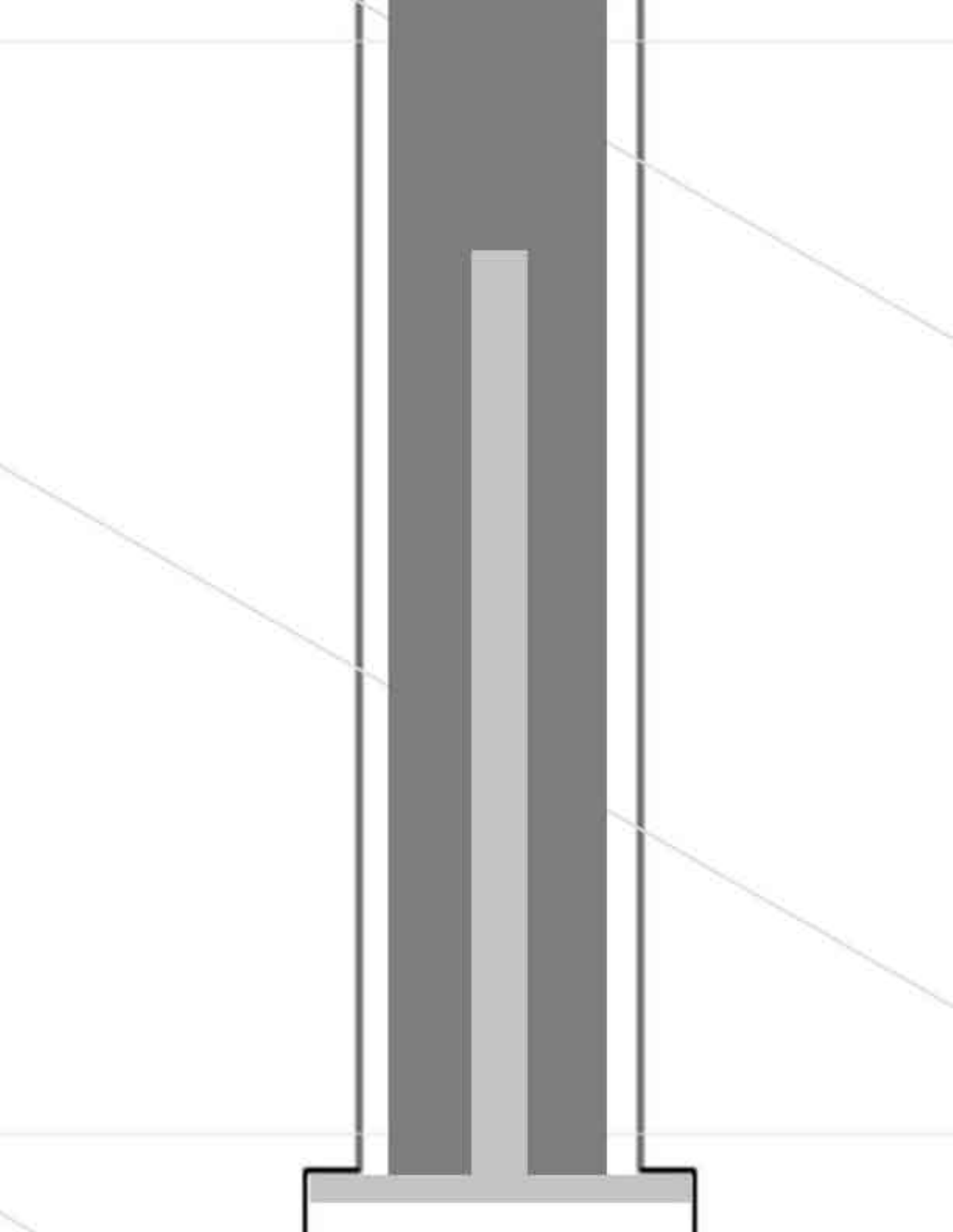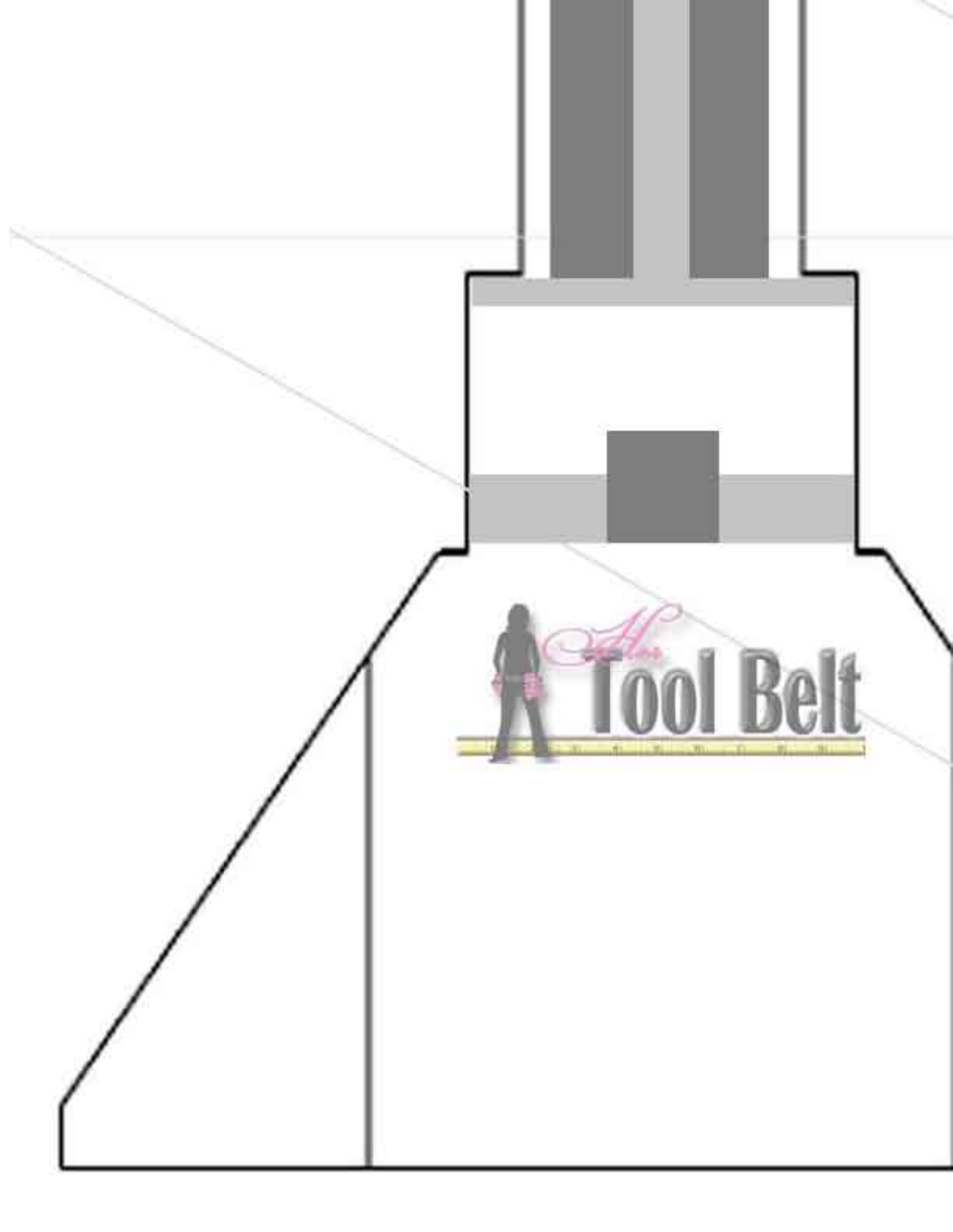